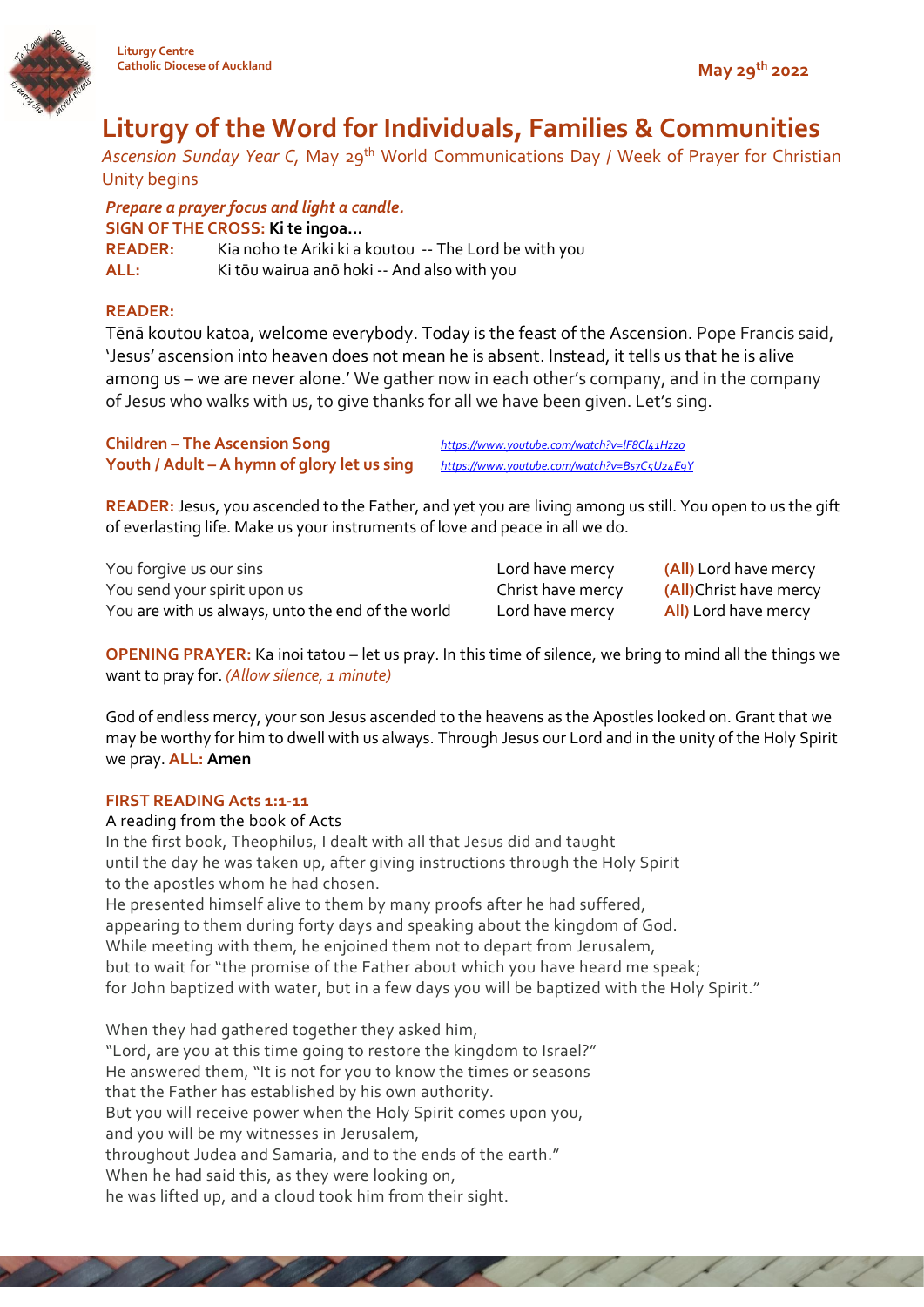While they were looking intently at the sky as he was going, suddenly two men dressed in white garments stood beside them. They said, "Men of Galilee, why are you standing there looking at the sky? This Jesus who has been taken up from you into heaven will return in the same way as you have seen him going into heaven." Ko te kupu a te Ariki - The Word of the Lord **ALL:** Whakamoemiti ki te Atua - Thanks be to God

# **Silence –** *Let's be quiet for a few moments and let God's Word find a place to rest inside us.*

**Discuss** - 'Why are you standing looking at the sky?' they asked. Where instead ought we be looking?

**PSALM:** *Psalm 47* God mounts his throne to shouts of joy: a blare of trumpets for the Lord. *Children <https://www.youtube.com/watch?v=wKOqw44EAdI> Youth <https://www.youtube.com/watch?v=Pk4f1rq4JMI> Adults <https://www.youtube.com/watch?v=Xadev-6e1kA>OR <https://www.youtube.com/watch?v=NNeLtEDbggU>*

## **Second Reading** Hebrews 9:24-28, 10:19-23

A reading from the book of Hebrews

Christ did not enter into a sanctuary made by hands, a copy of the true one, but heaven itself, that he might now appear before God on our behalf. Not that he might offer himself repeatedly, as the high priest enters each year into the sanctuary with blood that is not his own; if that were so, he would have had to suffer repeatedly from the foundation of the world. But now once for all he has appeared at the end of the ages to take away sin by his sacrifice. Just as it is appointed that men and women die once, and after this the judgment, so also Christ, offered once to take away the sins of many, will appear a second time, not to take away sin but to bring salvation to those who eagerly await him.

Therefore, brothers and sisters, since through the blood of Jesus we have confidence of entrance into the sanctuary by the new and living way he opened for us through the veil, that is, his flesh, and since we have "a great priest over the house of God," let us approach with a sincere heart and in absolute trust, with our hearts sprinkled clean from an evil conscience and our bodies washed in pure water. Let us hold unwaveringly to our confession that gives us hope, for he who made the promise is trustworthy. Ko te kupu a te Ariki - The Word of the Lord **ALL:** Whakamoemiti ki te Atua - Thanks be to God

**Silence -***Follow the reading with quiet thinking time.*  **Discussion starter** – 'Let us approach … in absolute trust.' What is being asked of us?

a barbara

# **GOSPEL:** Luke 24: 46-53

**Reader** Kia noho te Ariki - The Lord be with you **All** Ki tōu wairua anō hoki – And also with you **Reader** A reading from the Gospel of Luke Jesus said to his disciples: "Thus it is written that the Christ would suffer and rise from the dead on the third day and that repentance, for the forgiveness of sins,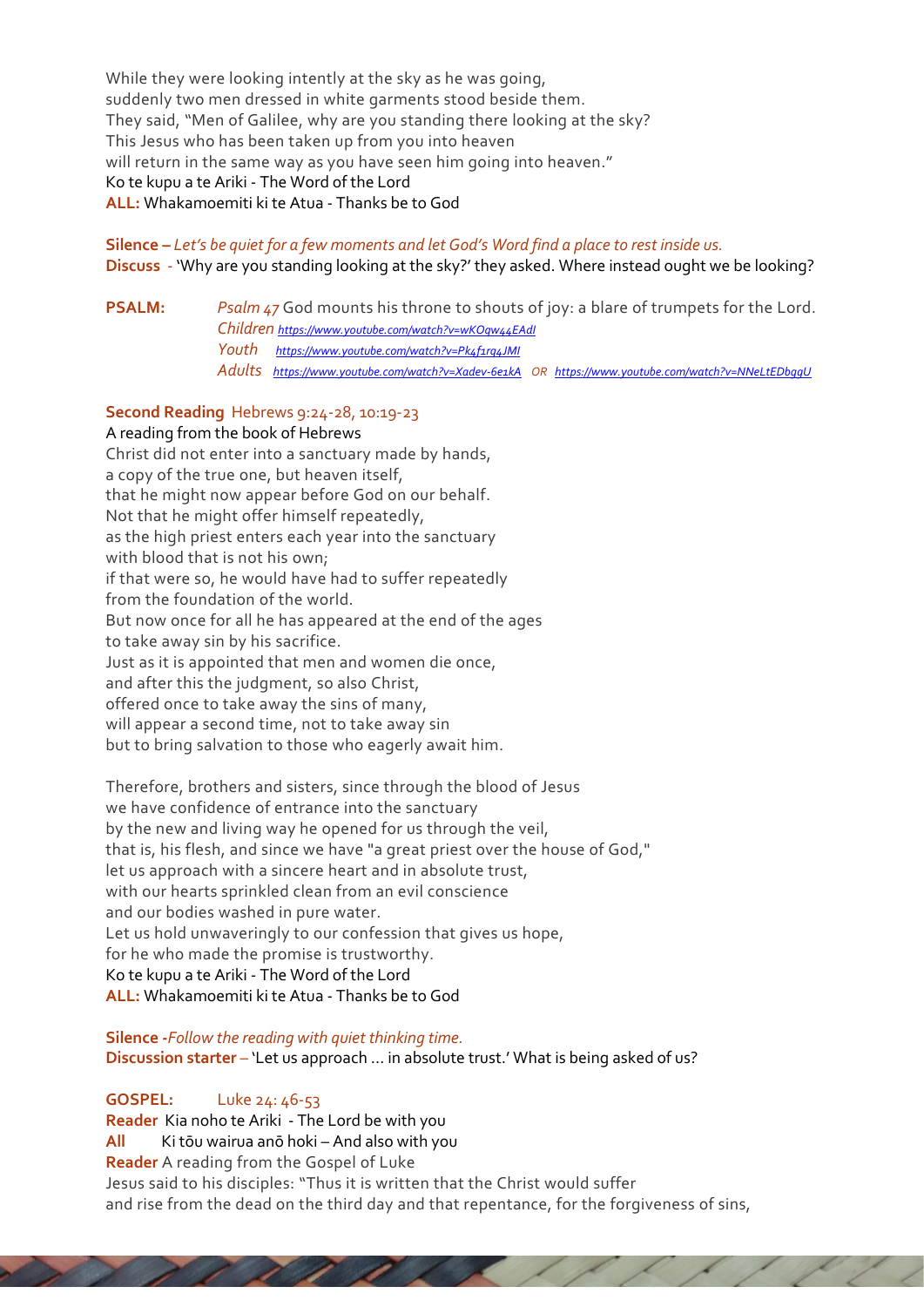would be preached in his name to all the nations, beginning from Jerusalem. You are witnesses of these things. And behold I am sending the promise of my Father upon you; but stay in the city until you are clothed with power from on high."

Then he led them out as far as Bethany, raised his hands, and blessed them. As he blessed them he parted from them and was taken up to heaven. They did him homage and then returned to Jerusalem with great joy, and they were continually in the temple praising God. **Reader** Ko te rongopai a te Ariki – The Gospel of the Lord. **ALL:** Kia whakanuia rā koe, e te Ariki, e Hēhu Karaiti **–** Praise to you Lord Jesus Christ.

## *After the reading - Silence.*

→ **Children's Reflection on the Gospel –** *<https://www.youtube.com/watch?v=UcFw8pLBSIo>*

Discuss - How long did Jesus say he would stay with us?

→ **Adults / Youth - Reflection / Discussion –** 'In Jesus' last words to the disciples, he said 'repentance, for the forgiveness of sins, would be preached in his name to all nations.' Do you come across people who are burdened by a sense of guilt? What does it seem Christ wants for them?

## **Prayer of the Faithful:** *As God's people we pray for the needs of the whole world.*

**For the Church** – that the call to 'go and teach all people my Gospel,' enkindles unity and a missionary flame in the hearts of all Christian people.

*(Silence)* **Reader:** E te Ariki All: Whakarongo mai rā ki a mātou For peace between neighbouring countries - that misunderstanding, division and hatred be dispelled and a new desire for peace arise in the hearts of the people.

*(Silence)* **Reader:** E te Ariki All: Whakarongo mai rā ki a mātou **For people of all faiths** – that difference give way to acceptance and silent disregard give way to dialogue and friendship.

*(Silence)* **Reader:** E te Ariki All: Whakarongo mai rā ki a mātou **For the terminally ill –** that gentle care enfold them, that their grief give way to tenderness and that the deep mystery of love be their dwelling place.

**(Silence) Reader:** E te Ariki All: Whakarongo mai rā ki a mātou **For people burdened by guilt or failure** – that their minds will be opened to understand scripture, and that new growth of self-forgiveness take root in their hearts.

*(Silence)* **Reader:** E te Ariki All: Whakarongo mai rā ki a mātou **For communication by Social Media –** that respect for all people, integrity, honesty and kindness and frame patterns of communication on Social Media.

*(Silence)* **Reader:** E te Ariki All: Whakarongo mai rā ki a mātou

## **Concluding Prayer**

Just as there was great joy among the disciples, may we too sense that same joy in your Ascension and in your sure promise to return! Accept the prayers we bring before you now. Make us eager to share your good news and bring your Gospel to all people. Grant this through Jesus Christ, who while standing among his disciples, ascended from them, and who lives and reigns with you in the unity of the Holy Spirit, one God for ever and ever… *AMEN*

**READER:** Today we begin a week of prayer for Christian unity. We pray eagerly because Jesus prayed that we would be one, and yet there are many divisions in the Christian Church. [Week of Prayer for Christian Unity, resources and prayers](https://www.wn.catholic.org.nz/adw_resource/week-of-prayer-for-christian-unity-29-may-5-june-2022/)

Good Shepherd, the fragmentation of your 'little flock' grieves the Holy Spirit. Forgive our weak efforts and slowness in the pursuit of your will.

a a a a c

Give us wise shepherds after your own heart who recognise the sin of division,

and those who will lead the churches with righteousness and holiness, to unity in you.